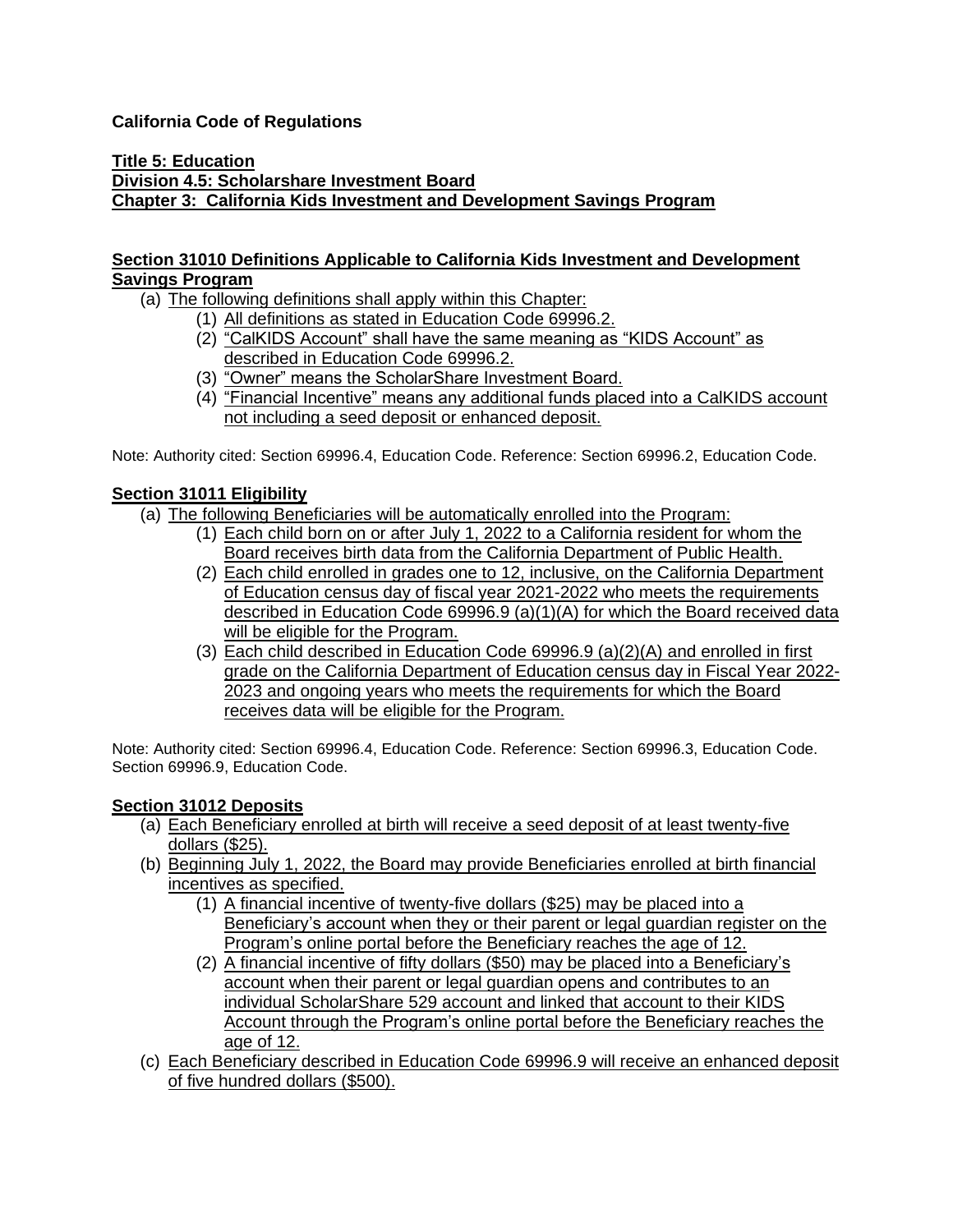- (d) Each Beneficiary described in Education Code 69996.9 who is identified by the California Department of Education as homeless will receive an enhanced deposit of five hundred dollars (\$500).
- (e) Each Beneficiary described in Education Code 69996.9 who is identified by the California Department of Education as a foster youth will receive an enhanced deposit of five hundred dollars (\$500).
- (f) The Executive Director of the Board may establish or modify the structure for financial incentives for the Program based on the following criteria:
	- (1) Participation levels;
	- (2) Available funding;
	- (3) Grants, gifts, appropriations, and other moneys from any unit of federal, state, or local government or any other person, firm, partnership, or corporation for deposit to the fund.

Note: Authority cited: Section 69996.4, Education Code. Reference: Section 69996.3, Education Code. Section 69996.9, Education Code.

# **Section 31013 Notifications**

- (a) Notifications shall be made based on data made available by the California Department of Public Health or the California Department of Education.
- (b) No more than 90 days after receiving the birth data from the California Department of Public Health, the Board will notify parents of each eligible newborn Beneficiary about the Program. The notification may be sent through mail, electronic mail, or text message communication based on the available information provided by the California Department of Public Health. The notification will be available in at least English and Spanish, and include the following information:
	- (1) How the parent may opt out of the Program.
	- (2) The CalKIDS Account opened for the child pursuant to Education Code 69996.3(f).
	- (3) How the parent may establish a ScholarShare 529 account pursuant to Education Code Article 19 (commencing with Section 69980) and additional financial incentives available.
- (c) Subject to available funding and contact information made available by the California Department of Education, the Board will notify eligible school-age Beneficiaries or Participants through a delivery method as determined by the Executive Director of the Board.
- (d) The Executive Director of the Board will use the following criteria to determine available funding:
	- (1) Operational needs and available resources;
	- (2) Participation levels;
	- (3) Grants, gifts, appropriations, and other moneys from any unit of federal, state, or local government or any other person, firm, partnership, or corporation for deposit to the fund.

Note: Authority cited: Section 69996.4, Education Code. Reference: Section 69996.3, Education Code. Section 69996.9, Education Code.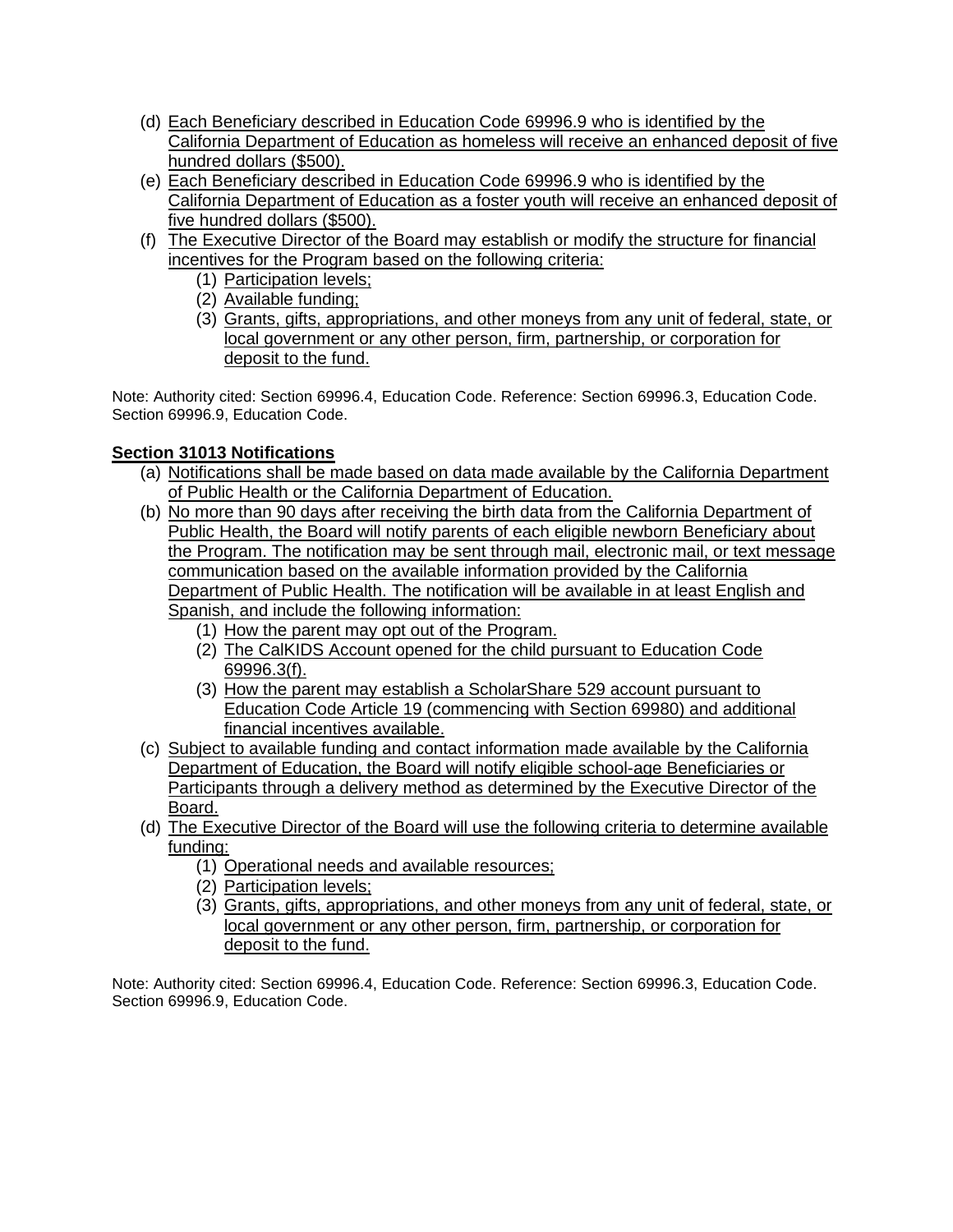# **Section 31014 Opt-Out**

- (a) A Participant may opt their Beneficiary out of the Program only by completing the Opt-Out Form available on the Program website at [www.CalKIDS.org](http://www.calkids.org/) by providing the following information:
	- (1) Beneficiary's name;
	- (2) Beneficiary's date of birth;
	- (3) Beneficiary's zip code as registered at birth or as registered on the California Department of Education's official Census Day for the academic year if the Beneficiary is enrolled at school-age;
	- (4) Either the Beneficiary's Local Registration Number as displayed on the Beneficiary's birth certificate if they are enrolled at birth, the Beneficiary's local district identification number or Statewide Student Identifier if the Beneficiary is enrolled at school-age, or the uniquely generated code for that Beneficiary provided by the Board on notifications.
- (b) By choosing to opt-out, the Participant forfeits any claim to a CalKIDS account and any rights conferred to Participants or Beneficiaries.
- (c) Opting-out of CalKIDS shall in no way prohibit a person from opening their own individual ScholarShare 529 account.

Note: Authority cited: Section 69996.4, Education Code. Reference: Section 69996.3, Education Code.

# **Section 31015 Access CalKIDS Account**

- (a) Participants or Beneficiaries may only register and access their CalKIDS account through the Program's online portal at [www.CalKIDS.org.](http://www.calkids.org/)
- (b) To access a CalKIDS account, Participants or Beneficiaries must have the following information available:
	- (1) Beneficiary's name;
	- (2) Beneficiary's date of birth;
	- (3) Beneficiary's zip code as registered at birth or as registered on the California Department of Education's official Census Day for the academic year if the Beneficiary is enrolled at school-age;
	- (4) Either the Beneficiary's Local Registration Number as displayed on the Beneficiary's birth certificate if they are enrolled at birth, the Beneficiary's local district identification number or Statewide Student Identifier if the Beneficiary is enrolled at school-age, or the uniquely generated code for that Beneficiary provided by the Board on notifications.

Note: Authority cited: Section 69996.4, Education Code. Reference: Section 69996.3, Education Code.

# **Section 31016 Claims and Withdrawal Process**

- (a) A Beneficiary is eligible to file a withdrawal claim on or after they reach the age of 17.
- (b) Each Beneficiary with a CalKIDS account must file a withdrawal claim by the Beneficiary's 26<sup>th</sup> birthday.
- (c) Beneficiaries may file a withdrawal claim from their CalKIDS Account by completing and submitting the withdrawal form available on the Program's online portal, and providing all required information as follows:
	- (1) The Beneficiary's legal name;
	- (2) The Beneficiary's date of birth;
	- (3) The Beneficiary's mailing address;
	- (4) Documentation of enrollment at an institution of higher education;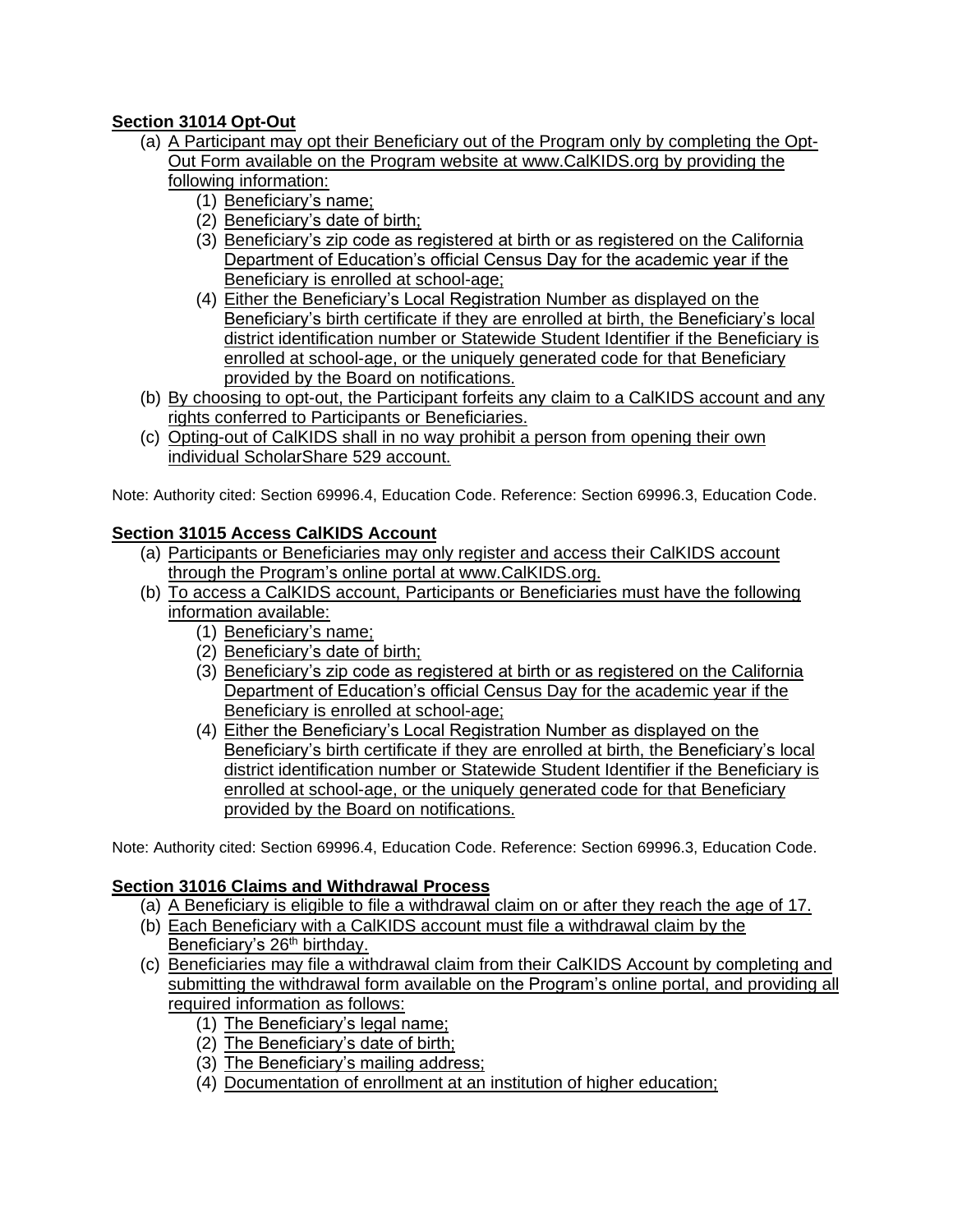- (d) Beneficiaries making a withdrawal claim shall self-certify that they have resided in the state of California for at least one year immediately preceding the payment of qualified higher education expenses on the Beneficiary's behalf
- (e) Upon receipt of withdrawal claim and documentation of a Beneficiary's enrollment as a student at an institution of higher education, the Board shall withdrawal an amount. as designated by the Beneficiary, from the Beneficiary's KIDS account and make a payment to the institution of higher education as designated by the Beneficiary for qualified higher education expenses associated with the Beneficiary's attendance at that institution of higher education.

Note: Authority cited: Section 69996.4, Education Code. Section 69996.8, Education Code. Reference: Section 69996.3, Education Code. Section 69996.7, Education Code.

### **Section 31017 Forfeiture of Account Funds**

- (a) The following disqualifying events, if not disproved, will result in forfeiture by the Beneficiary:
	- (1) The Beneficiary provided false or misleading information in registering or submitting a withdrawal claim for CalKIDS Account funds;
	- (2) The Beneficiary was incorrectly identified as eligible.
- (b) The Board shall provide the Beneficiary with written notice of the disqualifying event which, if not resolved, would result in forfeiture. The written notice shall inform the Beneficiary that they have thirty (30) days from receipt of the notice to resolve the disqualifying event before a final determination of forfeiture is made by the Executive Director of the Board and that funds will not be distributed pending resolution of the disqualifying event. If the Beneficiary receives an unsatisfactory final determination, they may appeal the determination. Such an appeal shall be submitted within thirty (30) days of receipt of the final determination.
- (c) After a final determination of forfeiture has been issued and no appeal has been submitted or the Board has upheld the final determination, the Board shall withdraw the forfeited funds and deposit the funds back into the Program.
- (d) Absent a successful appeal, if a Beneficiary does not use any portion, or all, of the moneys intended for the Beneficiary in a CalKIDS Account for a qualified higher education expense for any reason, including the death or disability of the Beneficiary, before the Beneficiary's 26<sup>th</sup> birthday, all deposits and financial incentives designated for the Beneficiary in a CalKIDS Account and any earnings from those moneys shall be forfeited and deposited back into the Program.

Note: Authority cited: Section 69996.4, Education Code. Reference: Section 69996.3, Education Code.

# **Section 31018 The Appeals Process**

(a) A Beneficiary may appeal to use the moneys designated for the Beneficiary in a KIDS Account after the Beneficiary turns 26 years of age. In the event that a Beneficiary wishes to appeal the determination of their eligibility to claim CalKIDS Account funds, such an appeal shall be submitted in writing and emailed to the Board at [Appeals@calkids.org](mailto:Appeals@calkids.org) with the subject line "CalKIDS Appeal" no later than 90 days after the Beneficiary's  $26<sup>th</sup>$  birthday, and shall include a signed and dated letter, including appropriate documentation, explaining the extenuating circumstances of why the CalKIDS account funds could not be used until after the Beneficiary's  $26<sup>th</sup>$  birthday. The Board will mail or email a written decision to the Beneficiary, including the reason for the decision, within thirty (30) days unless SIB notifies the Beneficiary of a different timeline.